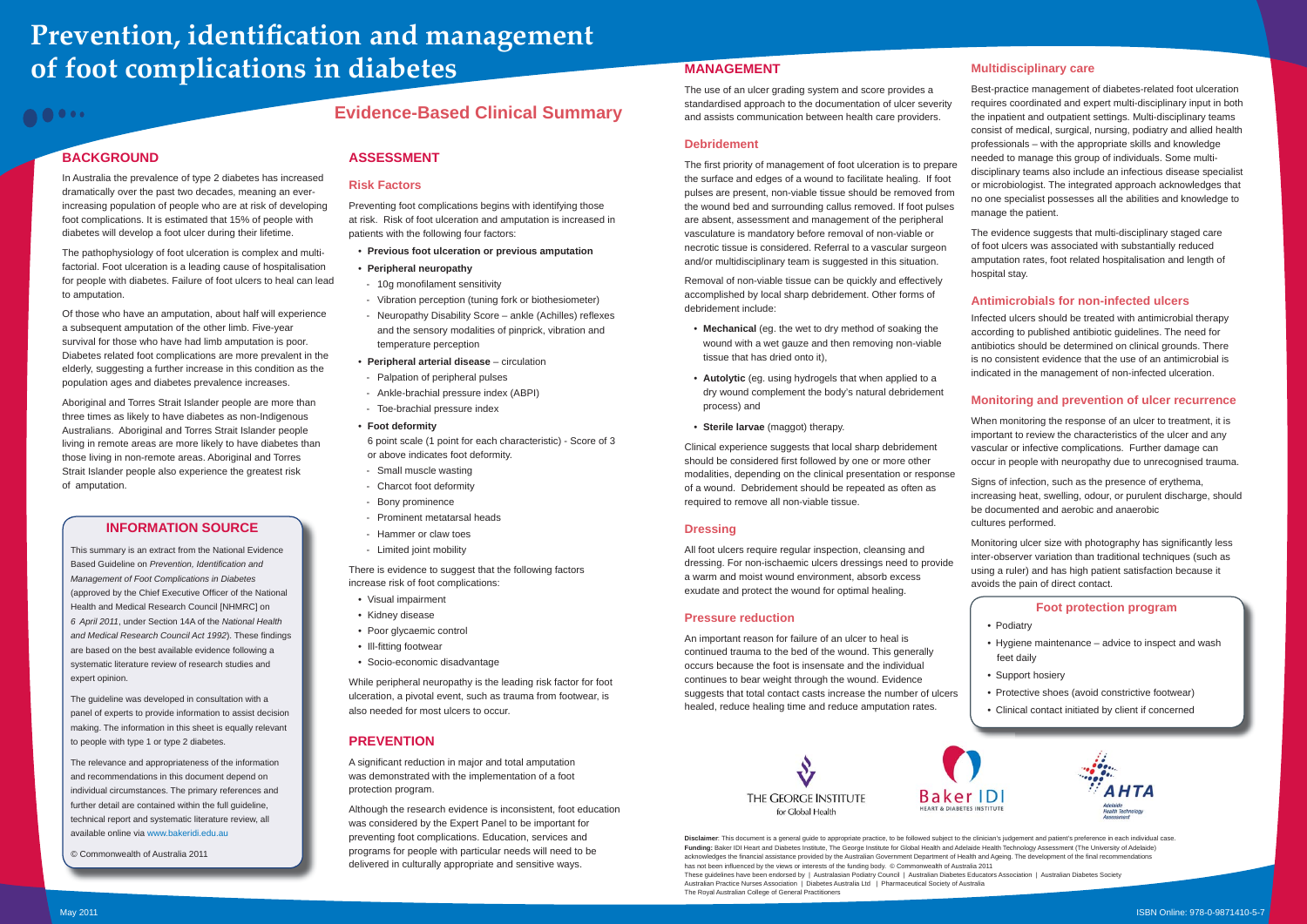## **For Management of Foot Complications in Primary Care Settings**

## **Predicting outcomes from foot ulcer**

A foot ulcer is serious and needs to be managed immediately. **(EO)**

## **Tools for grading of foot ulcer severity**

**• Foot ulcer severity can be graded on the basis of** wound depth, presence of infection (local, systemic or bone) and presence of peripheral arterial disease. Ulcer grading helps determine the degree of risk to the person and limb. The University of Texas (UT) wound classification system is the most useful tool for grading foot ulcers. **(Grade C)**

## **Interventions for ulcer management**

## **Wound debridement**

• There is insufficient evidence to demonstrate the superiority of any one wound dressing over another in management of ulcers. This means that the dressing plan will need to be tailored to the specific characteristics of the wound. In non-ischaemic ulcers, create a moist wound environment. In ischaemic ulcers maintain a dry wound environment using a dry, non-adherent dressing, until the wound has been reviewed by someone with experience in peripheral arterial disease. **(EO)**

- Local sharp debridement of non-ischaemic wounds should be performed as it improves ulcer healing. **(EO)**
- Topical hydrogel dressings may be considered for autolytic debridement to assist the management of non-ischaemic, non-healing ulcers with dry, non-viable tissue. **(Grade B)**

- **Pressure reduction, otherwise referred to as** redistribution of pressure or offloading, is required to optimise the healing of plantar foot ulcers. **(Grade B)**
- Offloading of the wound can be achieved with the use of a total contact cast or other device rendered irremovable. **(Grade B)**
- **Other removable offloading devices may be considered** in particular settings (e.g. wounds that require more regular debridement and dressing changes) or where patient factors (e.g. significant risk of falls) do not allow the use of an irremovable device. **(EO)**
- **People with diabetes-related foot ulceration are best** managed by a multi-disciplinary foot care team. **(Grade C)**
- **The following factors should always precipitate referral** to a multi-disciplinary foot care team:
- deep ulcers (probe to tendon, joint or bone)
- ulcers not reducing in size after 4 weeks despite appropriate treatment
- the absence of foot pulses
- ascending cellulitis and
- suspected Charcot's neuroarthropathy (e.g. unilateral, red, hot, swollen, possibly aching foot)

## **Pressure reduction, redistribution of pressure or offl oading of the wound**

**Remote expert consultation with digital imaging** should be made available to people with diabetic foot ulceration living in remote areas who are unable to attend a multi-disciplinary foot care team/service for management. **(Grade C)**

- 
- 
- **The following may be considered for foot ulcers in** specialist centres, as part of a comprehensive wound management program:
- Topical negative pressure therapy **(Grade B)**
- Hyperbaric oxygen therapy **(Grade B)**
- Larval therapy **(Grade C)**
- Skin replacement therapies
- Cultured skin equivalents **(Grade B)**
- Skin grafting **(Grade D)**



#### **Wound dressings and other topical treatments For Specialist Settings**

### **Types of care**

- In people stratified as having low-risk feet (where no risk factors or previous foot complications have been identified), foot examination should occur annually. **(EO)**
- In people stratified as having intermediate-risk or high-risk feet (without current foot ulceration), foot examination should occur at least every 3 to 6 months. **(EO)**

 If access to a multi-disciplinary foot care team is limited, foot ulceration or foot complications other than those above should be managed by a General Practitioner together with a podiatrist and/or wound care nurse. **(EO)**

- **People assessed as having "intermediate risk" or "high** risk" feet should be offered a foot protection program. A foot protection program includes foot care education, podiatry review and appropriate footwear. **(Grade C)**
- Podiatry review is an important component of a foot protection program. However, in settings where this is not possible, a suitably trained health care worker may undertake a review of the feet. **(EO)**
- $\bullet$  Foot care education should be provided to all people with diabetes to assist with prevention of foot complications. **(EO)**



## **Management in specialist settings**

## **For Assessment in Primary Care Settings**

## **Assessing and defi ning risk**

- Assess all people with diabetes and stratify their risk of developing foot complications. **(Grade C)**
- Any suitably trained healthcare professional may perform the risk assessment. **(EO)**
- Assess risk stratification by inquiring about previous foot ulceration and amputation, visually inspecting the feet for structural abnormalities and ulceration, assessing for neuropathy using either the Neuropathy Disability Score or a 10g monofilament and palpating foot pulses. **(Grade C)**

**Stratify foot risk in the following manner:** 

- "low risk"- people with no risk factors and no previous history of foot ulcer/amputation
- "intermediate risk"- people with one risk factor (neuropathy, peripheral arterial disease or foot deformity) and no previous history of foot ulcer/ amputation
- "high risk" people with two or more risk factors (neuropathy, peripheral arterial disease or foot deformity) and/or a previous history of foot ulcer/ amputation **(Grade C)**
- Until adequately assessed all Aboriginal and Torres Strait Islander people with diabetes are considered to be at high risk of developing foot complications and therefore will require foot checks at every clinical encounter and active follow-up. **(EO)**

## **Frequency of risk assessment**

## **For Prevention of Foot Complications**

## **Prevention of foot complications**

## **Grades of Recommendation**

- **A** Body of evidence can be trusted to guide practice
- **B** Body of evidence can be trusted to guide practice in most situations
- **C** Body of evidence provides some support for recommendation(s) but care should be taken in its application
- **D** Body of evidence is weak and recommendation must be applied with caution
- **EO** Expert Opinion (where research evidence is not available)

**Recommendations**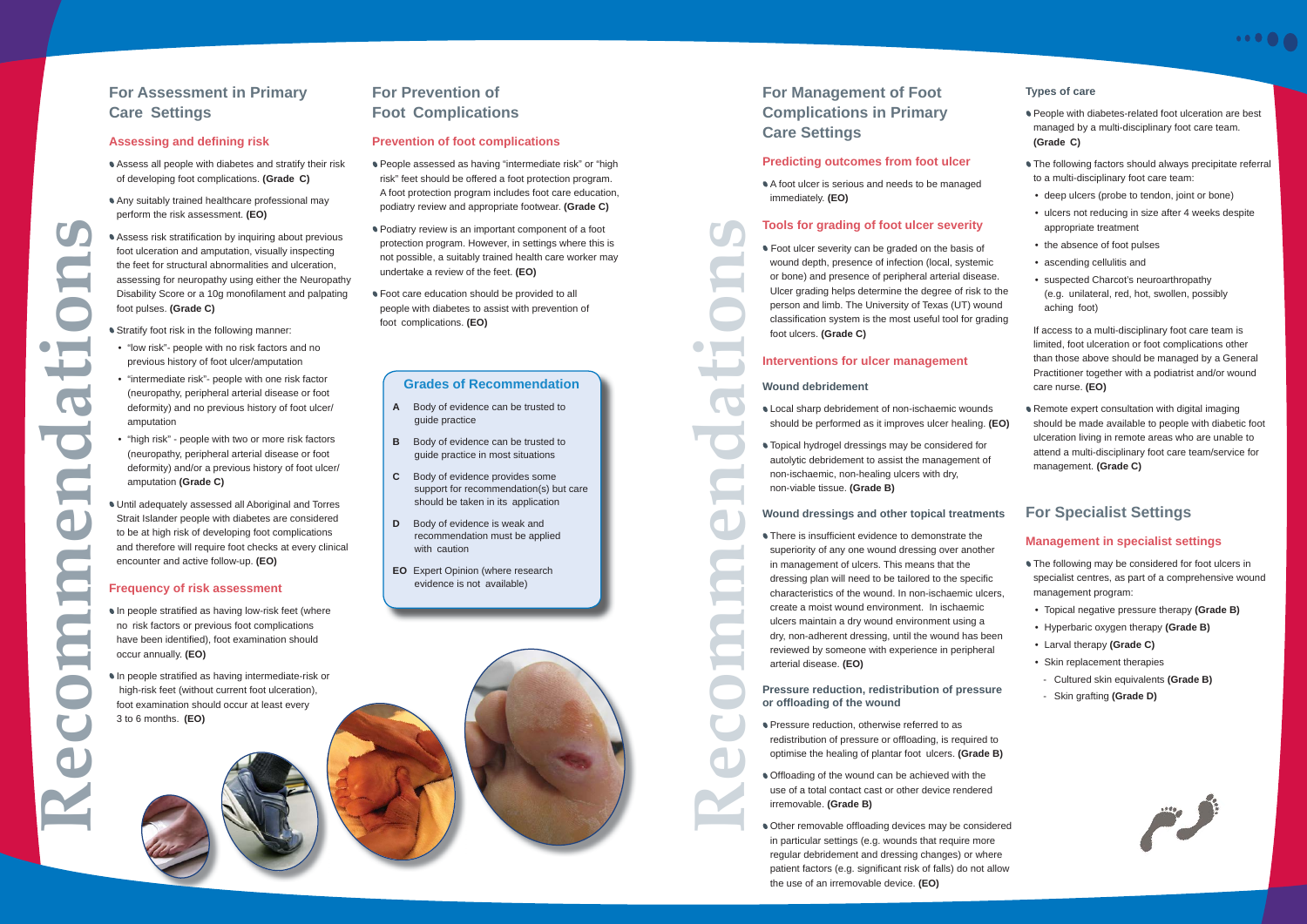# Prevention, identification and management of foot complications in diabetes **Quick Decision Guide Assessment**